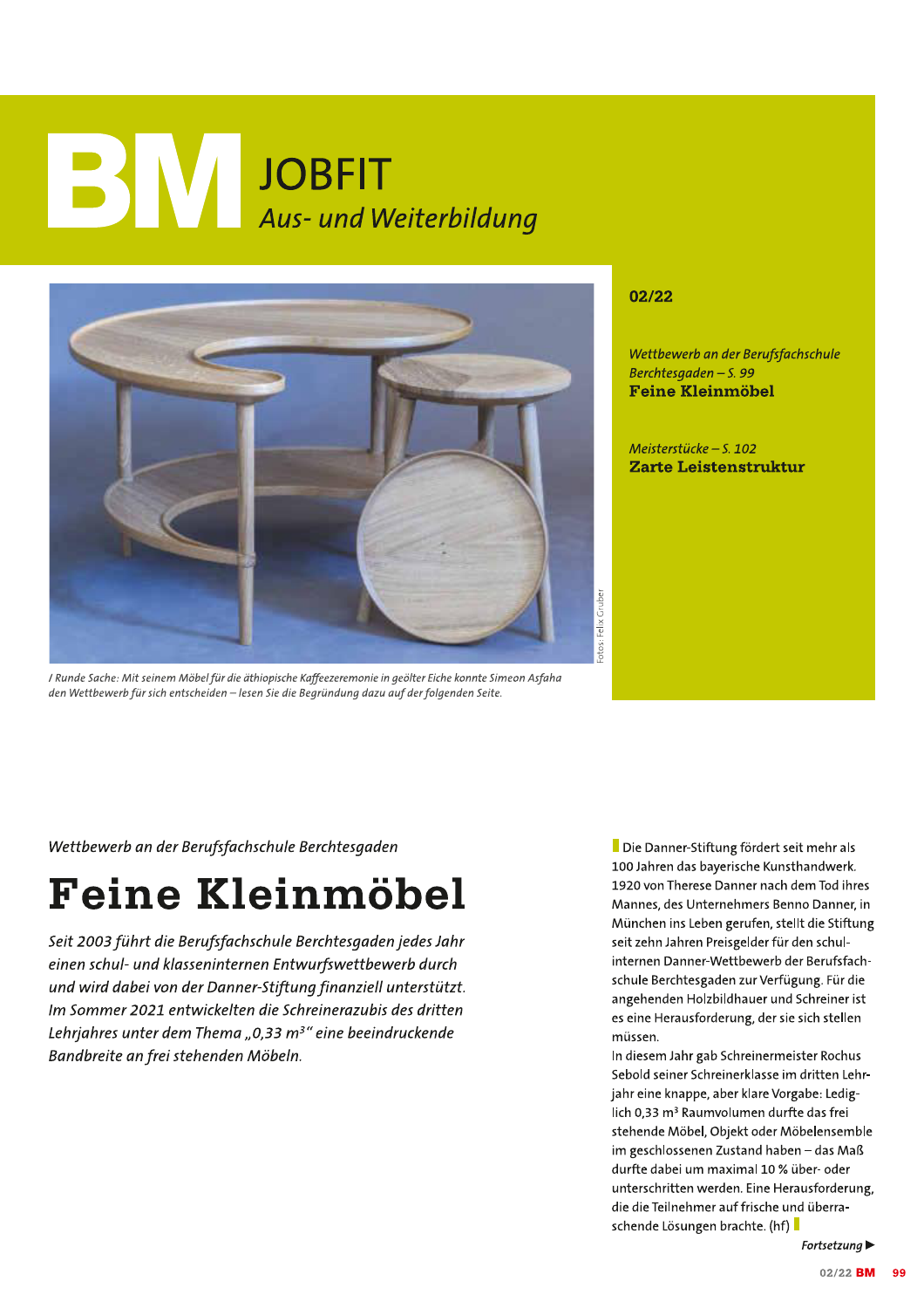







 $1/$  Simeon Asfaha: Tisch, Hocker und Tablett für die äthiopische Kaffeezeremonie in Eiche, geölt. "Das Gewinnerstück des Danner-Preises 2021 von Simeon überzeugt durch seine durchgängige Formensprache, exzellente Ausführung und die sehr anspruchsvollen Details. Es zeigt das breite Spektrum des handwerklichen Könnens, denn auch alle Drechselarbeiten führte Simeon selbst aus. Dabei wurden alle Schablonen, Fräsarbeiten etc. mit Standardmaschinen ausgeführt. Das Möbel wurde, wie alle anderen auch, mit Pytha 3D modelliert und aus den Konstruktionszeichnungen die Daten für den 3D-Modelldruck generiert."

2/ Moritz Hendrich: Couchtisch aus Eiche, geölt. "Der Couchtisch von Moritz aus Eiche ist mit zwei durchschiebbaren Schüben ausgestattet, deren Führungsleisten aus Corian nahtlos in die Griffe übergehen. Dominierendes Gestaltungselement ist die konsequent überall durchgezogene Rundung, was unter anderem auch zu interessanten (und schwierigen) Zinkungen an den Schubkastenvorderstücken geführt hat."

 $3/$  Klara Heinemann: Bank mit drei Schüben in Rüster, geölt. "Die Bank von Klara bekommt mit ihren nahtlos eingepassten, gekehlten Beinen schon fast einen skulpturalen Charakter. Die Sitzfläche wird durch Gratleisten, die zugleich die Aufhängung der Schübe bilden, geradegehalten. Die Schübe sind zum Durchschieben und werden mit Magneten in Mittelstellung gestoppt. Der warme Farbton und die lebendige Maserung der verwendeten Ulme tragen zusätzlich zur angenehmen Ausstrahlung des Möbels bei. Der Schablonenbau für die Anfertigung der Beine mittels Tisch- und Handoberfräse war eine Herausforderung."

 ${\bf 4}$ / Johann Schallock: <code>Sammler-</code> kommode aus Esche. "Eine Massivholzkonstruktion, in der die Schubkästen der unteren Etagen nutleistengeführt sind, wobei die Nutleisten in die Griffe übergehen. Der oberste Schub ist wegen der Größe auf Unterflurführungen geführt."

 $5/$  Lena Klasen: Sessel aus Kirschbaum, lackiert. "Eine schichtverleimte Schale, die in einem in alle Richtungen schrägen Gestell hängt, ergibt einen sehr komfortablen Stuhl/Sessel. Ohne einen einzigen rechten Winkel entstand ein formschönes, spannendes und sehr stabiles Gestell."